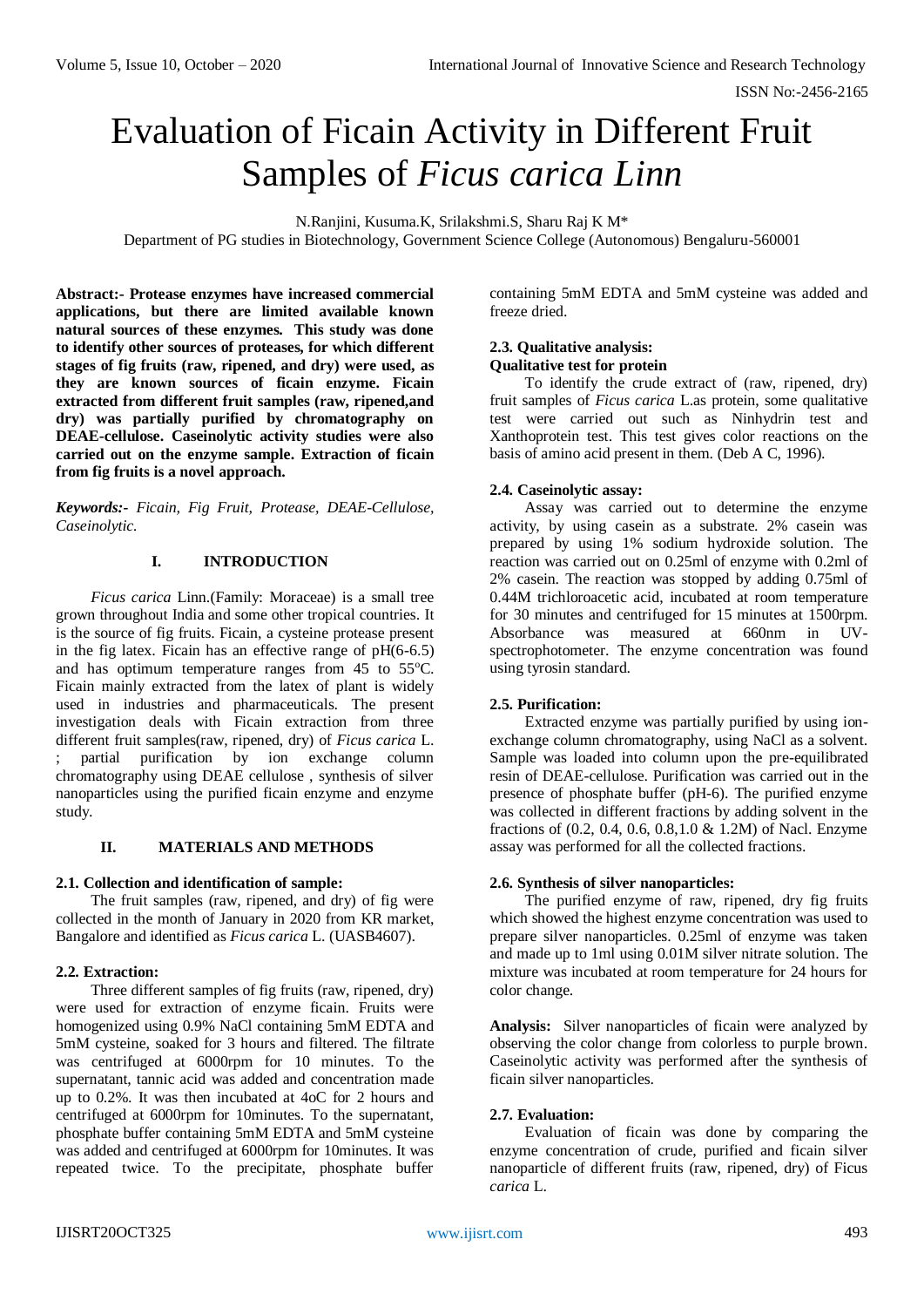ISSN No:-2456-2165

# **III. RESULTS AND DISCUSSION**

Crude extract was obtained from all three fruit samples (raw, ripened and dry) of *Ficus carica* L. Qualitative analysis confirmed the presence of protein in the crude extract.

#### **Qualitative analysis:**

Ninhydrin and xanthoproteic test showed positive for all the three samples of fig fruit (raw, ripened, dry)



Figure. 2 Xanthoproteic test showing positive for all three fruit samples (raw, ripened and dry) of *Ficus carica* L.

## **Caseinolytic activity of crude extract**



|  |  |  | Table: 1 Enzyme assays and enzyme concentration of crude extracts of raw, ripened and dry. |
|--|--|--|--------------------------------------------------------------------------------------------|
|  |  |  |                                                                                            |

| Test tube  | Volume    | Volume | <b>TCA</b> | Incubate at | Centrifuge  | Sodium    | FC      | Absorbance | Enzyme          |
|------------|-----------|--------|------------|-------------|-------------|-----------|---------|------------|-----------------|
| number     | of casein | of     | (ml)       | room        | for         | carbonate | reagent | at 660nm   | concentration   |
|            | (ml)      | enzyme |            | temperature | 15minutes   | (ml)      | (ml)    |            | (micrograms/ml) |
|            |           | (ml)   |            | for         | at 1500rpm  |           |         |            |                 |
|            |           |        |            | 30minutes   | and take    |           |         |            |                 |
| Blank      | 0.2       | 0.00   | 0.75       |             | the         | 1.25      | 0.25    | 0.00       | $00\,$          |
| Raw        | 0.2       | 0.25   | 0.75       |             | supernatent | 1.25      | 0.25    | 0.32       | 32              |
| Ripened    | 0.2       | 0.25   | 0.75       |             |             | 1.25      | 0.25    | 0.18       | 20              |
| <b>Dry</b> | 0.2       | 0.25   | 0.75       |             |             | 1.25      | 0.25    | 1.09       | 120             |

Presence of ficain was confirmed by performing caseinolytic activity using casein as substrate. Since casein acts as substrate for ficain.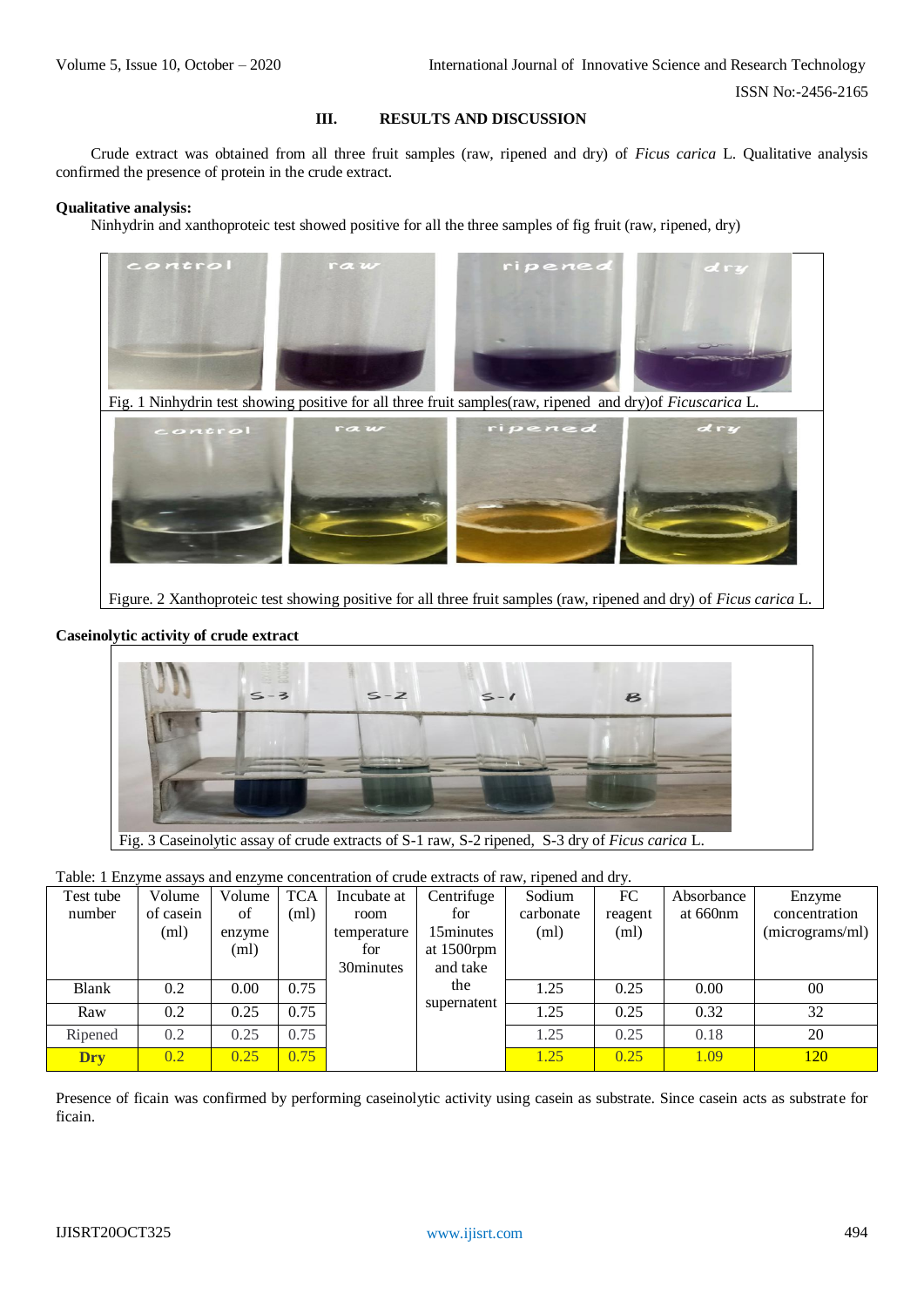#### **Ion exchange chromatography**



Fig. 4 (A) Column loaded with crude enzyme upon DEAE-cellulose matrix, (B) elution of purified enzyme using different molar con. of NaCl in fractions

## **Caseinolytic activity of purified ficain**



(A)  $(B)$  (C) Fig. 5 Caseinolytic assay of purified fractions of(A-Raw, B-Ripened, C-Dry) of *Ficus carica* L.

| Table: 2 Elution and case inolytic activity of ficain with different concentrations of NaCl from raw, ripened and dry. |                  |             |                 |                         |                 |  |
|------------------------------------------------------------------------------------------------------------------------|------------------|-------------|-----------------|-------------------------|-----------------|--|
| Test tube                                                                                                              | Concentration of | Volume of   | Absorbance of   | Absorbance of enzyme    | Absorbance of   |  |
| number                                                                                                                 | NaCl(M)          | enzyme      | enzyme assay at | assay at 660nm(ripened) | enzyme assay at |  |
|                                                                                                                        |                  | eluted (ml) | $660nm$ (raw)   |                         | 660nm(dry)      |  |
| Fraction 1                                                                                                             | 0.2              |             | 0.522           | 0.384                   | 0.392           |  |
| Fraction 2                                                                                                             | 0.4              |             | 0.461           | 0.248                   | 0.398           |  |
| <b>Fraction 3</b>                                                                                                      | $0.6^{\circ}$    |             | 1.398           | 0.415                   | 0.932           |  |
| <b>Fraction 4</b>                                                                                                      | 0.8              |             | 0.511           | 0.479                   | 0.560           |  |
| Fraction 5                                                                                                             | 1.0              |             | 0.384           | 0.298                   | 0.768           |  |
| Fraction 6                                                                                                             | 1.2              |             | 0.381           | 0.320                   | 0.374           |  |

Purified ficain enzyme was collected in different fractions using varied concentrations of NaCl.

## **Concentration of purified ficain**

Table:3 Concentration of purified ficain of raw, ripened and dry.

| Samples    | Purified enzyme(ml) | Absorbance at 660nm | Enzyme concentration |
|------------|---------------------|---------------------|----------------------|
|            |                     |                     | (micrograms/ml)      |
| <b>Raw</b> | 0.25                | .398                |                      |
| Ripened    | 0.25                | 0.479               |                      |
| Drv        | 0.25                | 0.932               | 104                  |

Fraction (3) of raw fig eluted with 0.6M NaCl, fraction (4) of ripened fig eluted with 0.8M NaCl and fraction (3) of dry fig eluted with 0.6M NaCl (Table: 2) showed highest enzyme activity and were selected for silver nanoparticle formation.

#### **Synthesis of silver nanoparticles**

Synthesis of ficain silver nanoparticle was confirmed by the formation of purple brown colour after 6hours of incubation at room temperature.

#### IJISRT20OCT325 [www.ijisrt.com](http://www.ijisrt.com/) 495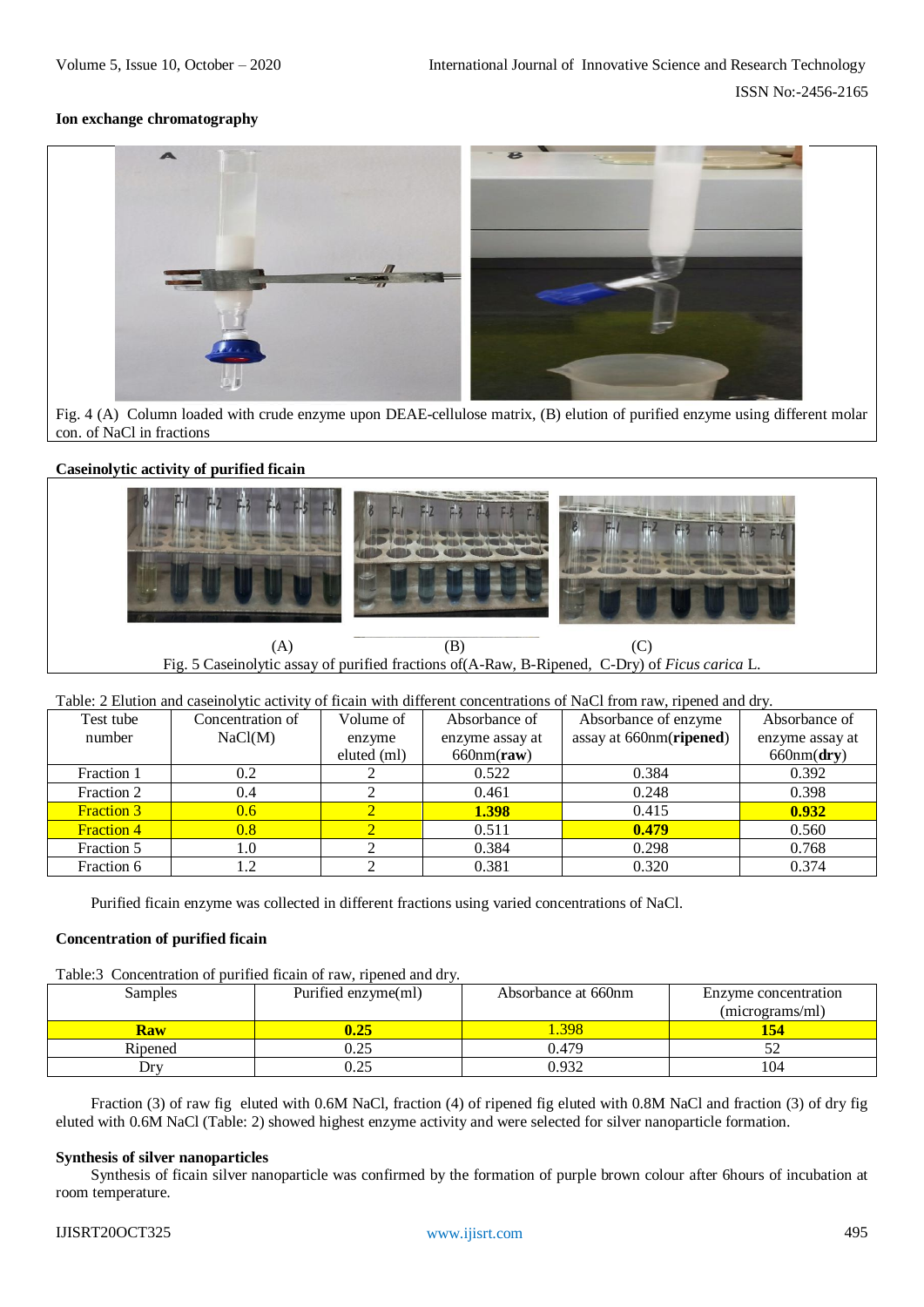

Fig. 6 (a) Tubes loaded with purified ficain and silver nitrate solution, before incubation. (b) Color change indicates the formation of silver nanoparticle. (S1-raw, S2-ripened, S3-dry)

**Caseinolytic activity of ficain silver nanoparticles**



#### **Concentration of ficain silver nanoparticles**

Table:4 Enzyme assay of ficain silver nanoparticles of raw, ripened and dry.

| Samples | Ficain nanoparticle(ml) | Absorbance at 660nm | Concentration of enzyme(micrograms/ml) |
|---------|-------------------------|---------------------|----------------------------------------|
| Kaw     |                         |                     |                                        |
| Ripened | ∪.∠J                    | $0.05\,$            |                                        |
| Drv     | $\sim$<br>∪.∠J          | $\sim$              |                                        |

The enzyme was active after the formation of silver nanoparticle.

# **Evaluation**